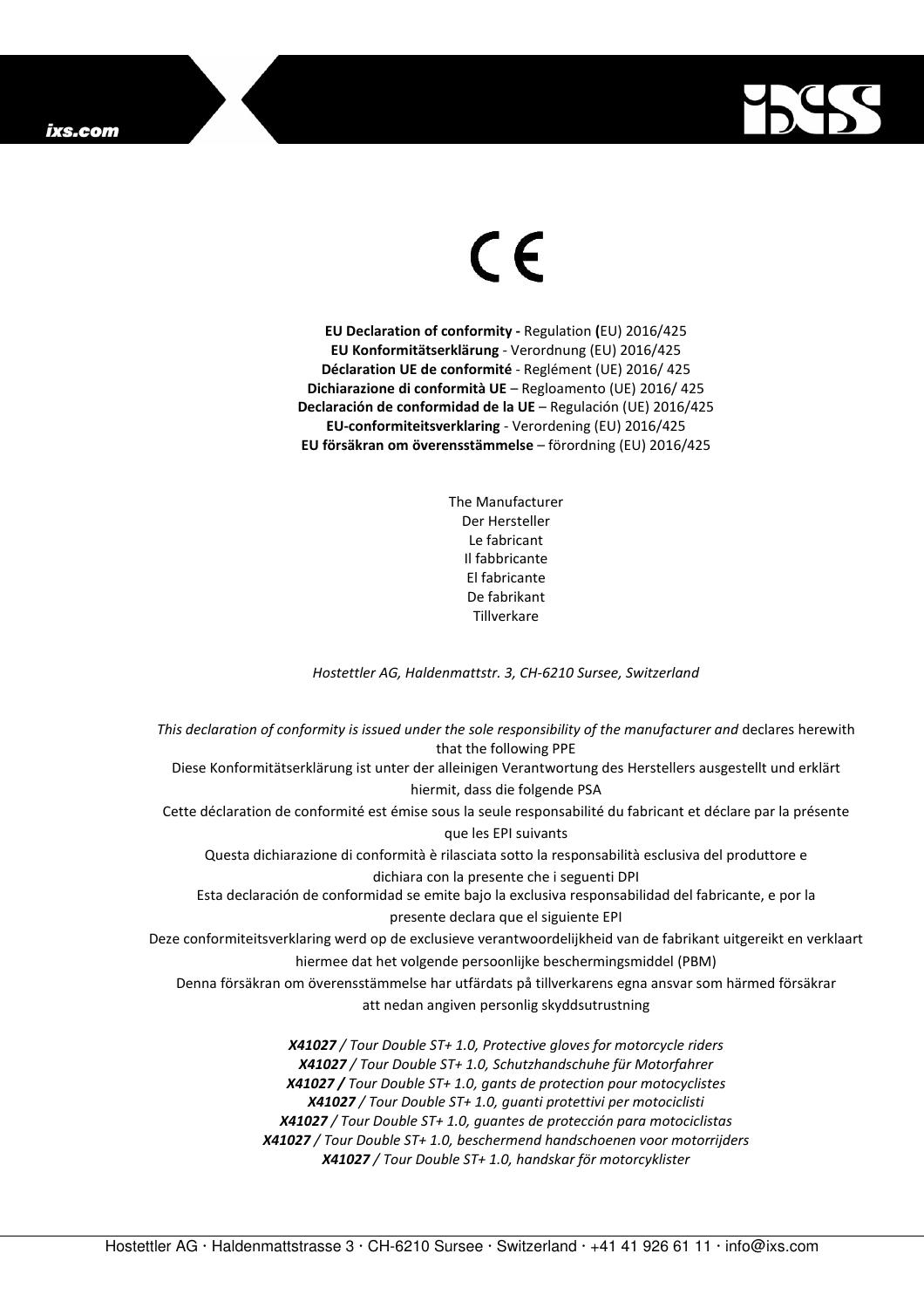



has undergone the EU-type examination conformity assessment procedure (Module B) performed by the Notified Body, IDIADA AUTOMOTIVE TECHNOLOGY, S.A. (OC.0164), P. I. L'ALBORNAR, E-43710 Santa Olivia (Tarragona – Spain), which has issued the EU Type Examination Certificate No. MT19080103.

And is compliant with the following Standard EN 13594:2015.

## hat das EU-Baumusterprüfungs-Konformitätsbewertungsverfahren durchlaufen (Modul B) durchgeführt von der benannten Stelle, IDIADA AUTOMOTIVE TECHNOLOGY, S.A. (OC.0164), P. I. L'ALBORNAR, E-43710 Santa Olivia (Tarragona – Spanien), die die EU-Baumusterprüfbescheinigung Nr. MT19080103 ausgestellt hat.

und entspricht der folgenden Norm EN 13594:2015.

a subi la procédure d'évaluation de la conformité pour l'examen de type UE (module B) réalisée par l'organisme notifié, IDIADA AUTOMOTIVE TECHNOLOGY, S.A. (OC.0164), P. I. L'ALBORNAR, E-43710 Santa Olivia (Tarragona – Espagne), qui a délivré le certificat d'examen de type UE n°. MT19080103

et est conforme à la norme suivante EN 13594:2015.

è stato sottoposto alla procedura di valutazione della conformità dell'esame UE del tipo (modulo B) eseguita dall'organismo notificato, IDIADA AUTOMOTIVE TECHNOLOGY, S.A. (OC.0164), P. I. L'ALBORNAR, E-43710 Santa Olivia (Tarragona – Spagna), che ha rilasciato il certificato di esame UE del tipo n. MT19080103.

Ed è conforme alla seguente norma EN 13594:2015.

ha sido sometido al procedimiento de evaluación de conformidad del examen de tipo UE (Módulo B) realizado por el organismo notificado, IDIADA AUTOMOTIVE TECHNOLOGY, S.A. (OC.0164), P. I. L'ALBORNAR, E-43710 Santa Olivia (Tarragona – España), que ha emitido el certificado de examen UE de tipo no. MT19080103.

Y cumple con el siguiente estándar EN 13594:2015.

de EG-typekeuring-conformiteitsbeoordelingsprocedure doorlopen (module B) heeft,uitgevoerd door de aangemelde instantie IDIADA AUTOMOTIVE TECHNOLOGY, S.A. (OC.0164), P. I. L'ALBORNAR, E-43710 Santa Olivia (Tarragona – Spanje) die het certificaat van EG-typeonderzoek nr. MT19080103 afgegeven heeft,

en voldoet aan de volgende norm: EN 13594:2015.